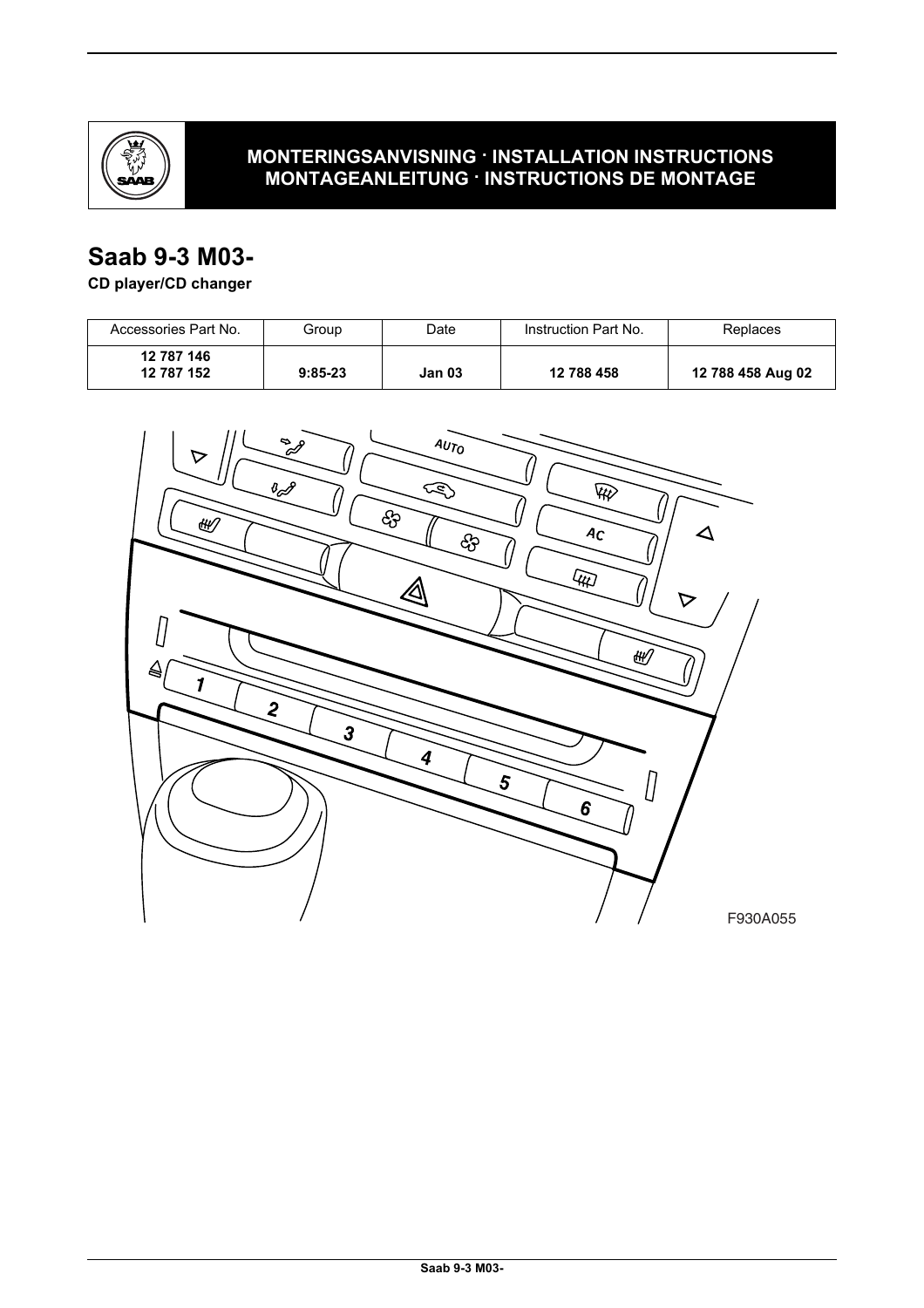

# **12 787 146 CD changer kit**

- 1 CD changer
- 2 Fibre-optic cable

### **12 787 152 CD player kit**

- 1 CD player
- 2 Fibre-optic cable

To fit CD player/CD changer, see page 3 To replace CD player with CD changer, see page 10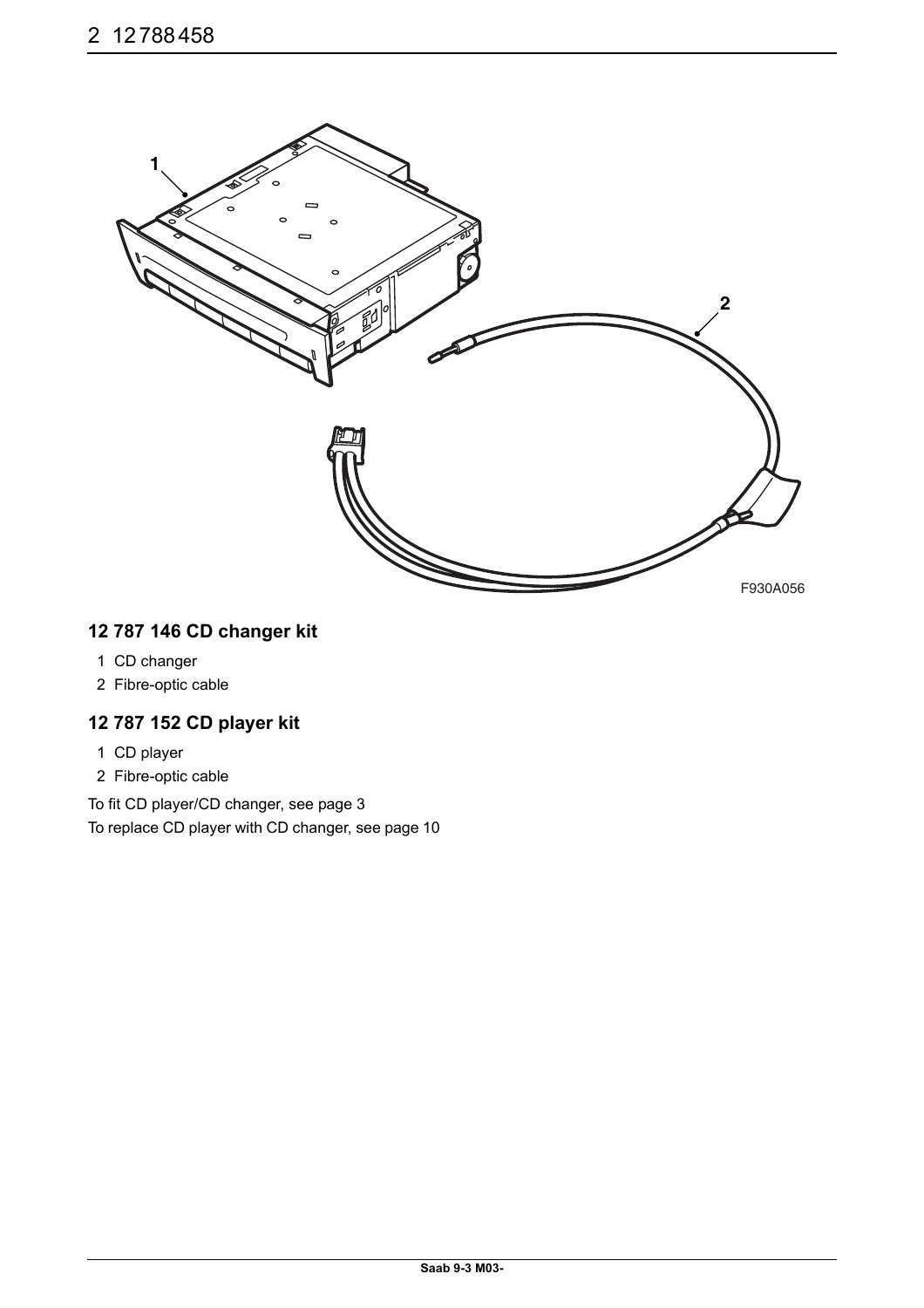

# **To fit CD player/CD changer**

- 1 Remove the climate system control panel by pulling it out carefully. Use removal tool 82 93 474.
- 2 Remove the control panel connectors.
- 3 Remove the cover located below the ACC or MCC unit.
- 4 Remove the entertainment head unit by pushing in the two catches.
- 5 Remove the head unit connectors.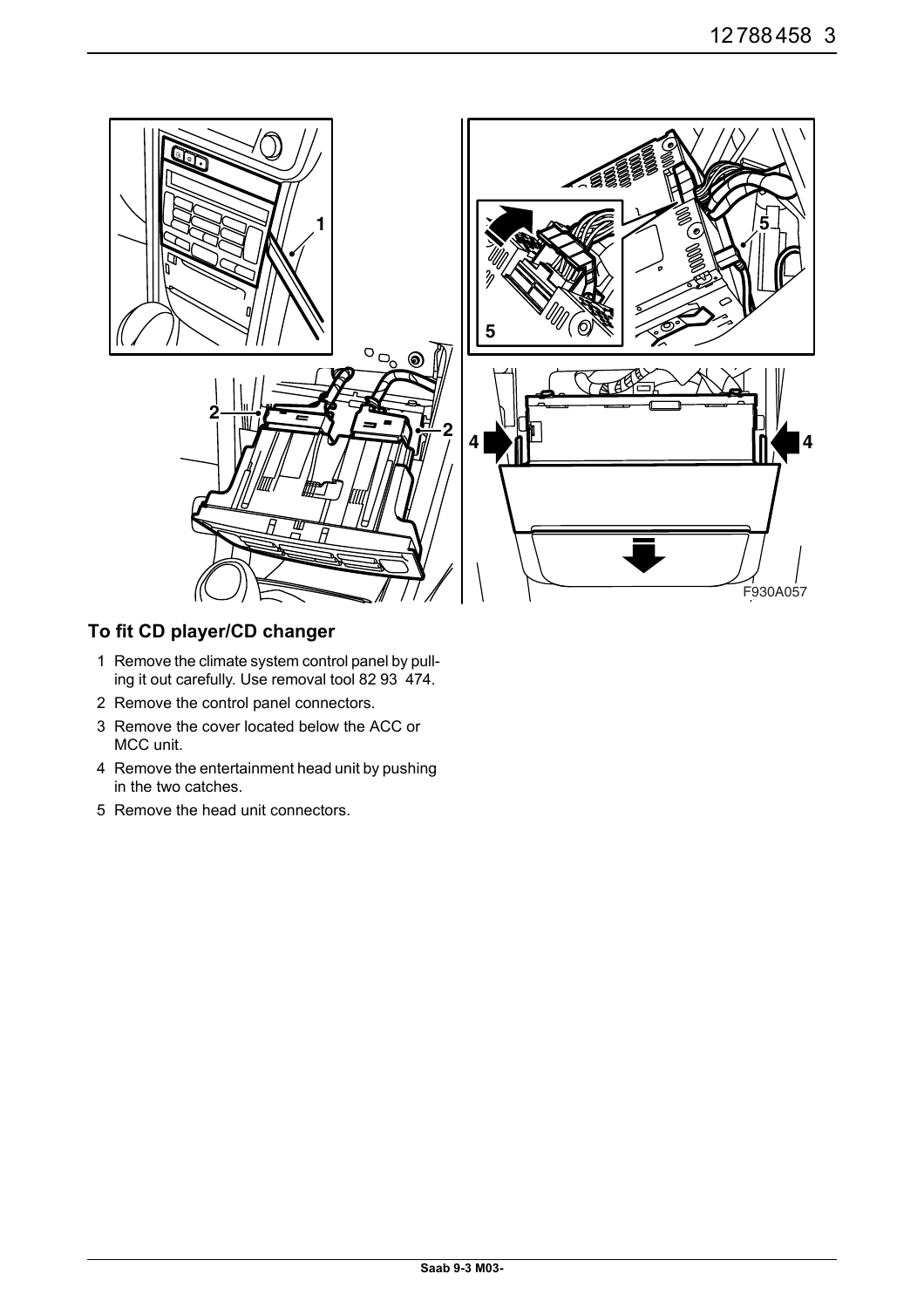

6 Remove the centre dashboard vent by carefully bending in the three upper hooks which are accessible through the grille while simultaneously pulling the guide pin straight out.

#### **Important**

Take care to bend the correct hooks. Hooks holding together the air outlet are also visible behind the grille.

- 7 Remove the infotainment system control panel.
- 8 Lift out the control panel and remove the connector.

# **WARNING**

The visible red light is a class 1 laser. Do not look directly into the optical fibre or the control module connector at close range. A distance of less than 20 mm between your eyes and the light source may cause eye injury.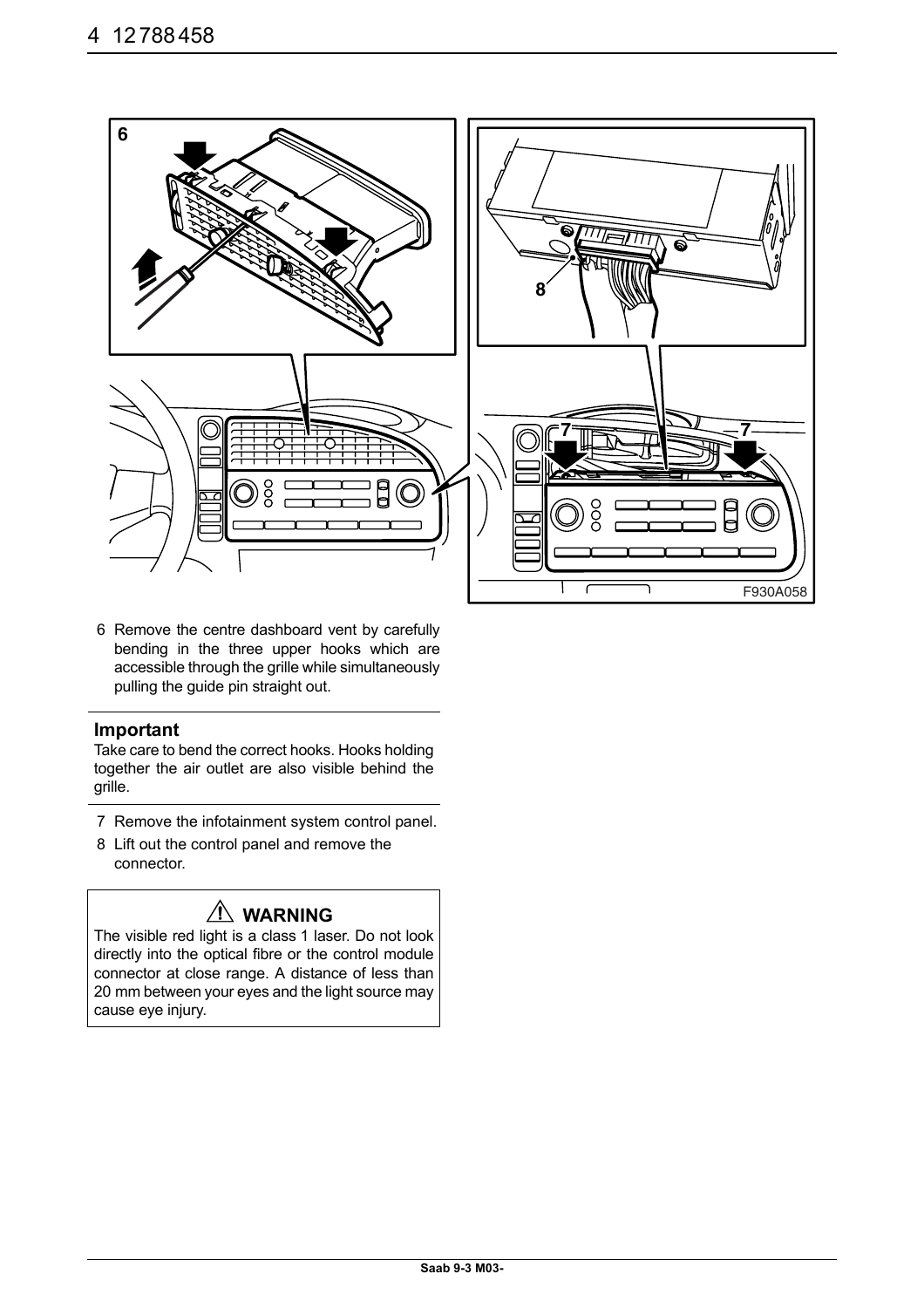

9 Remove the fibre optic cable connector (small connector) from the control panel connector.

#### **Important**

Handle the fibre-optic cables with care or the signal may be distorted.

- It is very important that the two leads in the connector are not confused with one another.
- Do not splice the cables.
- Do not bend the cable in a radius smaller than 25 mm.
- Do not expose the cable to temperatures exceeding 85 °C.
- Keep the cable ends free from dirt and grime.
- Do not expose the cable to impact as this may cause the transparent plastic to whiten, thereby reducing the intensity of the light and causing possible communication interruptions.
- The cable should not lie against any sharp edges as this may cause increased signal reduction.
- 10 Remove the fibre optic cable connected to position 1 by opening the connector locking clip and carefully lifting the hook.



- 11 Insert the long section of the fibre optic cable in the accessory kit along the car's normal cable harness inside the dashboard.
- 12 Remove the protective cover from the connection on the accessory kit fibre optic cable.
- 13 Fit the protective cover onto the removed fibre optic cable connection and carefully move the fibre optic cable aside in order to prevent damage.
- 14 Fit the accessory kit fibre optic cable connection in position 1 in the small connector to the control unit. Fit the locking clip.
- 15 Fit the small connector to the large connector.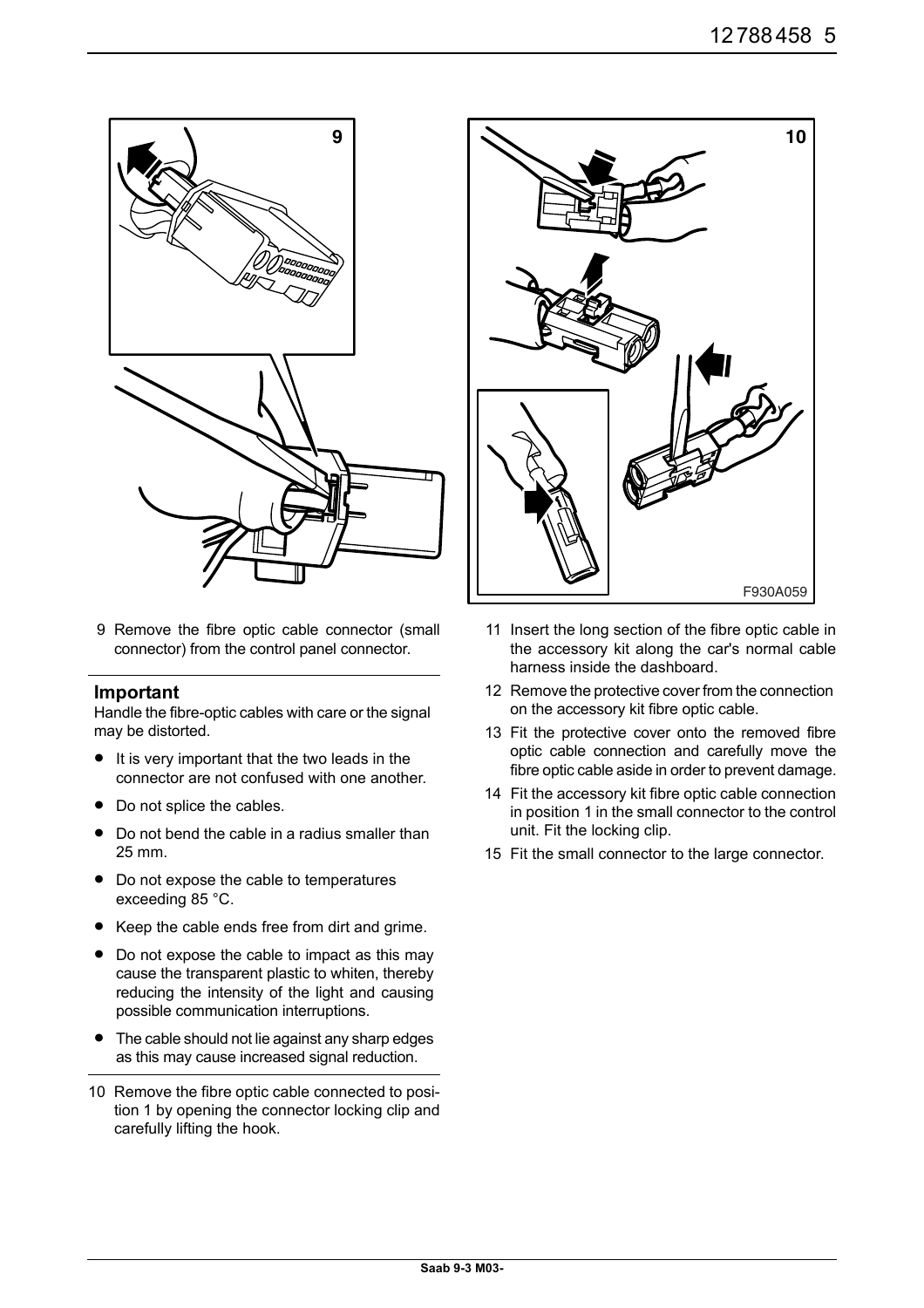

- 16 Plug in the control panel connector and fit the control panel.
- 17 Fit the dashboard vent.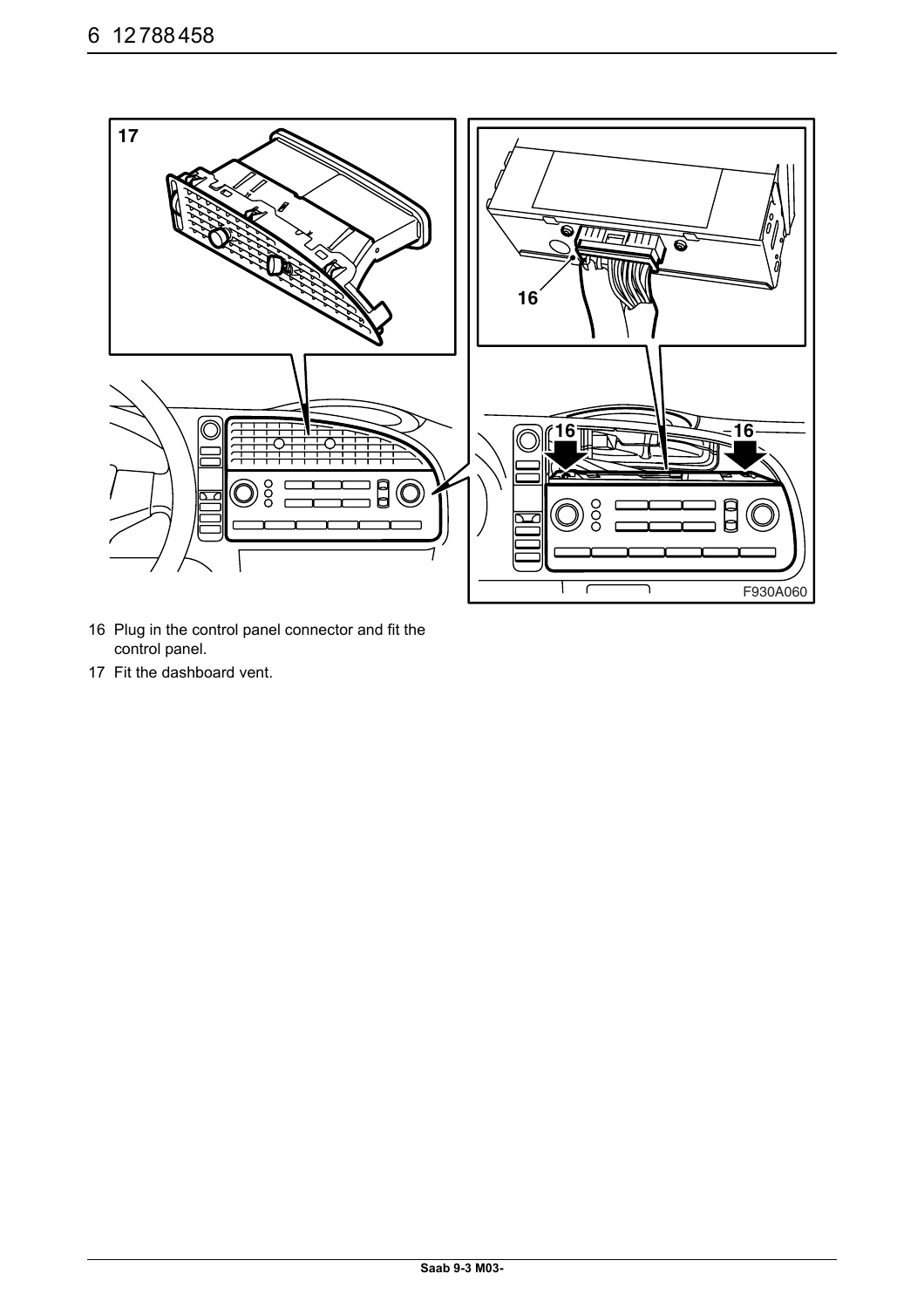



18 Remove the small connector from the large connector for the entertainment head unit.

#### **Important**

Take note of the location of the small connector since it is possible to fit the connector incorrectly.

- 19 Remove the fibre optic cable which is connected to position 2 by opening the connector locking clip and carefully lifting the hook.
- 20 Remove the protective cover from the connection on the accessory kit fibre optic cable.
- 21 Fit the protective cover onto the removed fibre optic cable connection.
- 22 Fit the connection on the accessory kit fibre optic cable to position 2 in the small connector in the entertainment head unit. Fit the locking clip.
- 23 Fit the small connector to the large connector.

#### **Important**

Take note of the small connector location since it is easy to fit the connector incorrectly.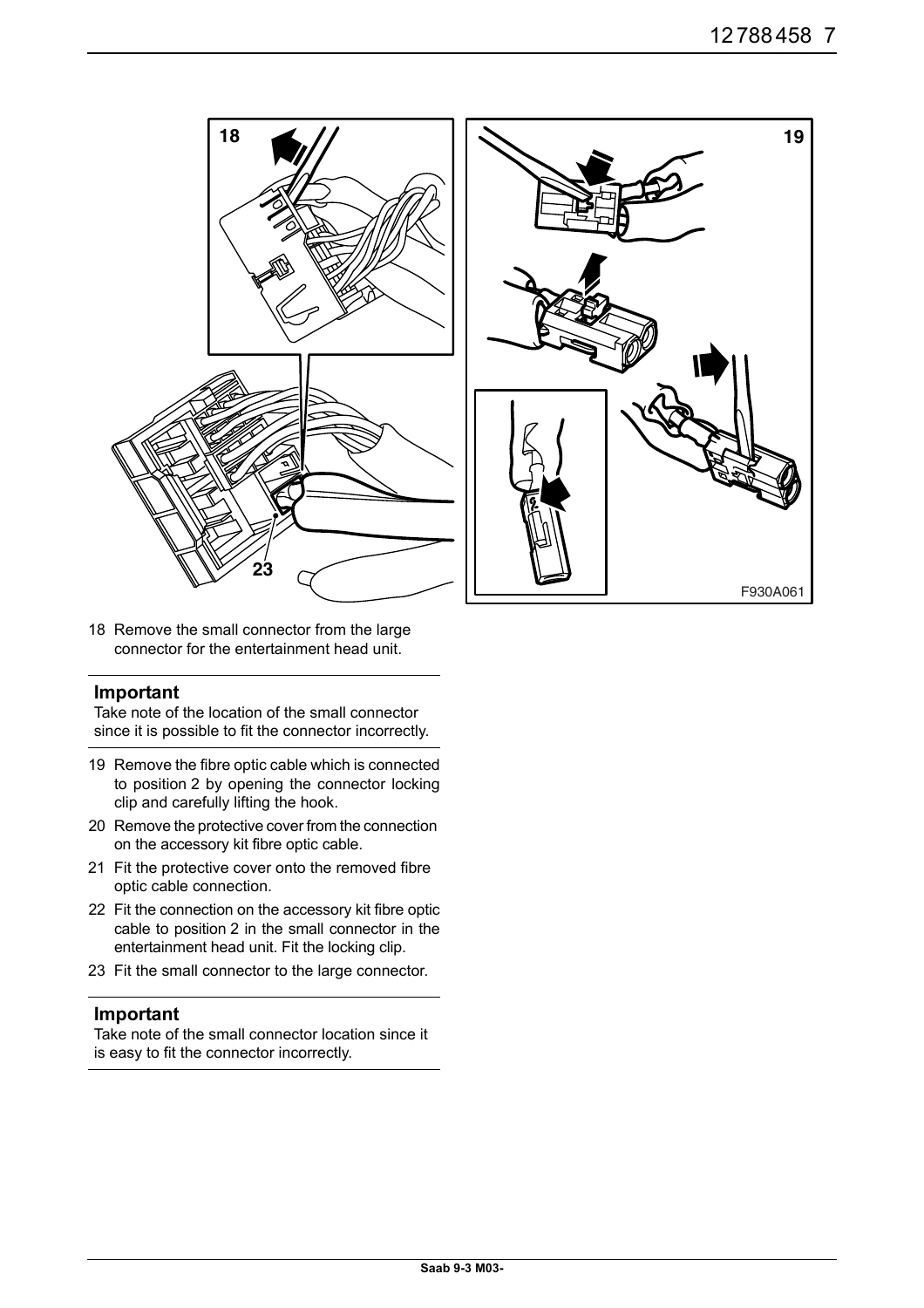

- 24 Find the power supply for the CD player/CD changer in cable harness. The connector is secured with a bit of tape to the cable trunk behind the location for the entertainment head unit. Remove the bit of tape and pull the cable harness forwards.
- 25 Remove the transport fuse placed on the top side of the CD player/CD changer. Insert and fit the CD player/CD changer in the entertainment head unit bracket.
- 26 Fit the connector for CD player/CD changer power supply in the connector for the accessory kit fibre optic cable.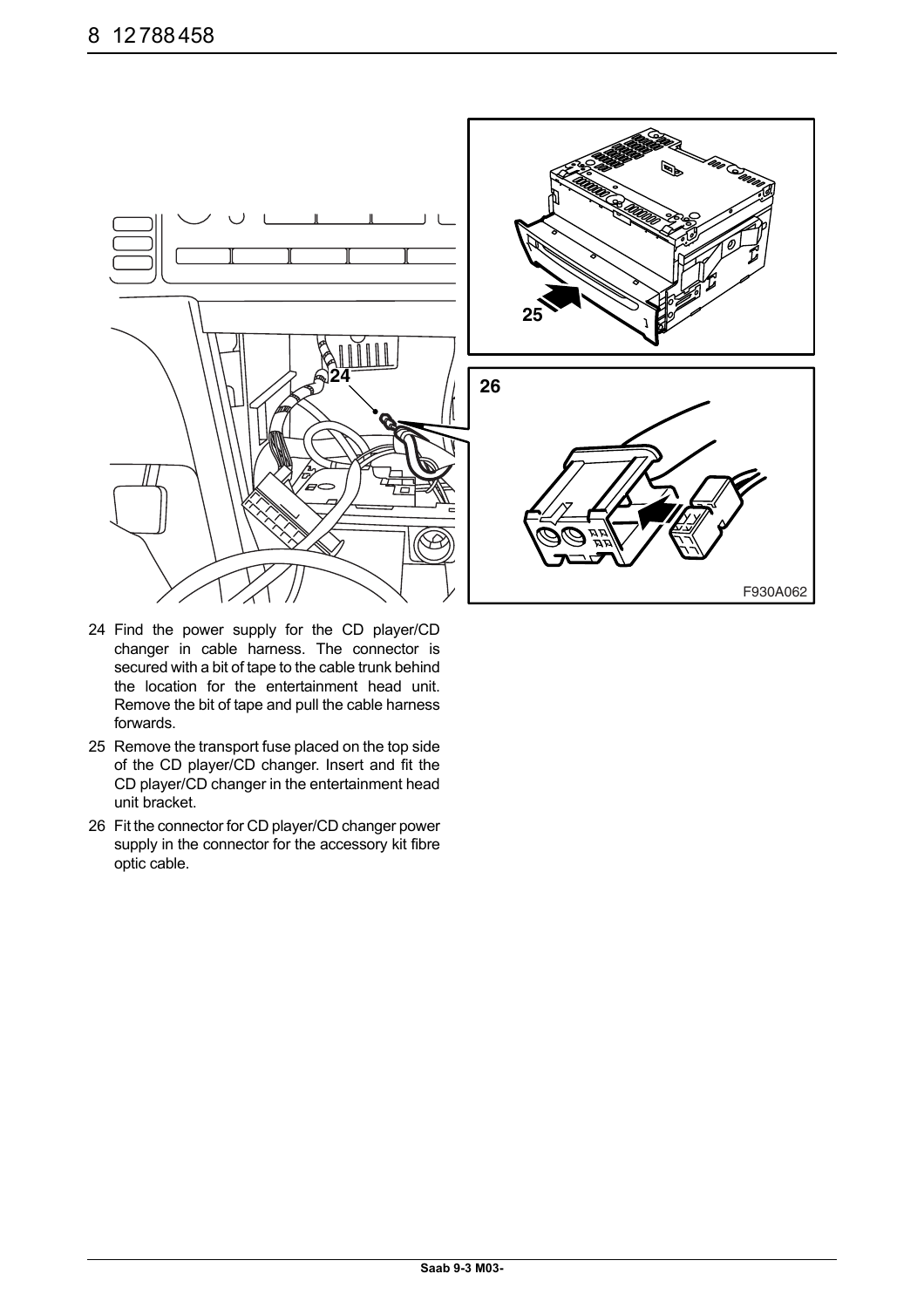

- 27 Plug in the connector to the entertainment head unit.
- 28 Plug in the connector to the CD player/CD changer.
- 29 Fit the entertainment head unit.
- 30 Connect and fit the climate system control panel.
- 31 Connect the diagnostic tool, select car and model year, select "All", select "Add/Remove", select the accessory and then "Add".
- 32 Check CD player/CD changer function.



F930A063